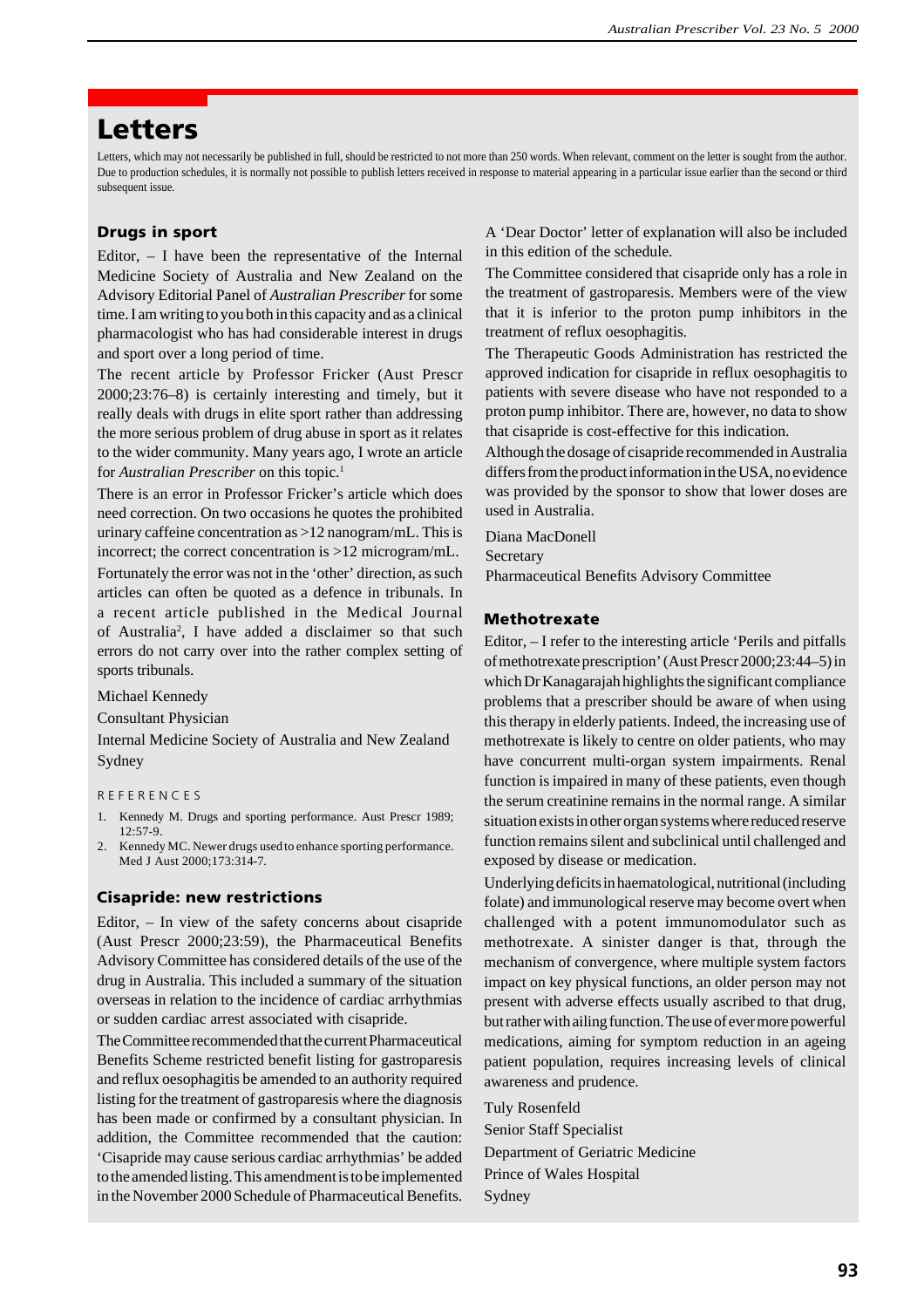## **Treating acute sinusitis**

Editor, – I appreciate such articles as Professor Wormald's (Aust Prescr 2000;23:39–42). I have been a general practitioner for all of my working life, but I have a particular interest in otorhinolaryngology.

I was slightly irked when I read that antihistamines and antihistamine-pseudoephedrine combinations were downgraded and were considered to be of little use. This attitude to histamine and the allergic processes in the body's defence mechanisms against environmental factors is prevalent today. However, it ignores some basic physiology, pathophysiology and pharmacology. Mucosal cell inflammation, whatever the cause, results in cell damage. This results in the release of histamine and other inflammatory mediators. The pharmacological properties of histamine are numerous, the most significant being inflammation of surrounding tissue and more tissue damage. To ignore this pathological sequence of events when tissue damage occurs is basically erroneous.

When treating acute sinusitis, would it not be of great help to know about how the patient reacts to environmental pollutants. This knowledge could be of great help in recurrent sinusitis. I'll not get into IgE levels in various periods in a person's life, nor the RAST screens (very limited these days), and other tests for allergy. The article says to leave these to the specialists.

When considering the need for antibiotic therapy with or without antihistamine-decongestant medication, I would also look for post-nasal discharge during my examination.

Celine Aranjo General Practitioner Kingsgrove, NSW

Editor, – The excellent article by Professor Wormald makes no mention of the use of bromhexine as an adjunct to the treatment of sinusitis. *Respiratory Medicine*<sup>1</sup> discusses the use of bromhexine to alter the physical characteristics of the mucus and to give an increase in sputum amoxycillin levels. A number of local general practitioners order this combination and in our practice we recommend the use of bromhexine for milder cases. Could Professor Wormald please comment?

John W.M. Williams

### Pharmacist

#### Mosman, NSW

R E F E R E N C E

1. Taskar VS, Sharma RR, Goswami R, John PJ, Mahashur AA. Effect of bromhexeine on sputum amoxycillin levels in lower respiratory infections. Respir Med 1992;86:157-60.

Editor, – I wish to add some facts to Professor Peter John Wormald's article 'Treating acute sinusitis' (Aust Prescr 2000;23:39–42).

Firstly, I would like to re-emphasise the fact that dental infections can cause maxillary sinusitis. Selden referred to such a manifestation as the endo-antral syndrome (EAS).<sup>1</sup> This is a pathological condition resulting from the spread of infection from the root canal apices near the maxillary sinus into both the antral and periapical tissues. The degree of sinus involvement is related to the proximity of the involved apex to the sinus.<sup>2</sup> Reported frequencies of sinusitis of dental origin vary considerably, between 4.6 and 47.0%.3

Because of these facts, I would like to suggest that patients suffering from maxillary sinusitis be referred to the dental surgeons to rule out dental infection as the source of their problem.

Dr Wei Cheong Ngeow

Department of Oral & Maxillofacial Surgery

Faculty of Dentistry

University of Malaya

Kuala Lumpur

Malaysia

R E F E R E N C E S

- 1. Selden HS. The endo-antral syndrome: an endodontic complication. J Am Dent Assoc 1989;119:397-8, 401-2.
- 2. Matilla K. Roentgenological investigations into the relation between periapical lesions and conditions of the mucous membrane of maxillary sinuses. Acta Odontol Scand 1965;23 Suppl 42.
- 3. Melen I, Lindahl L, Andreasson L, Rundcrantz H. Chronic maxillary sinusitis. Definition, diagnosis and relation to dental infections and nasal polyposis. Acta Oto-Laryngologica 1986;101:320-7.

## *Professor P.J. Wormald, the author of 'Treating acute sinusitis', comments:*

In reply to Dr Aranjo, I am not aware of any scientific evidence that antihistamines or antihistaminepseudoephedrine combinations provide any benefit in the management of acute sinusitis.

The study quoted in Mr Williams' letter showed that bromhexine increased the levels of amoxycillin in the sputum significantly and that the clinical outcome in the short term was better in this group of patients. Unfortunately there were one or two problems in the methodology of this study, so these findings would need to be repeated and corroborated before being accepted. In addition, it is unknown whether levels of amoxycillin in nasal mucus would be similarly increased and whether this would have a clinical impact on the outcome of sinusitis. I feel that saline douches would probably afford as much benefit as any other medication regarding the viscosity of mucus.

In response to Dr Ngeow's comment, certainly we do see maxillary sinusitis as a consequence of root canal infections. However, I think the reported frequency of sinusitis due to dental origin would be in the region of less than 5% rather than in the higher range.

# **Electronic prescribing**

Editor, – I refer to Frank Quinlan's editorial 'Electronic prescribing in general practice: one small step' (Aust Prescr 2000;23:50–1). More and more general practitioners are computerising their practices. With the expanding repertoire come errors in writing computer scripts. These include writing the wrong drugs, the wrong dose and strength, and errors in dose instructions and patient names.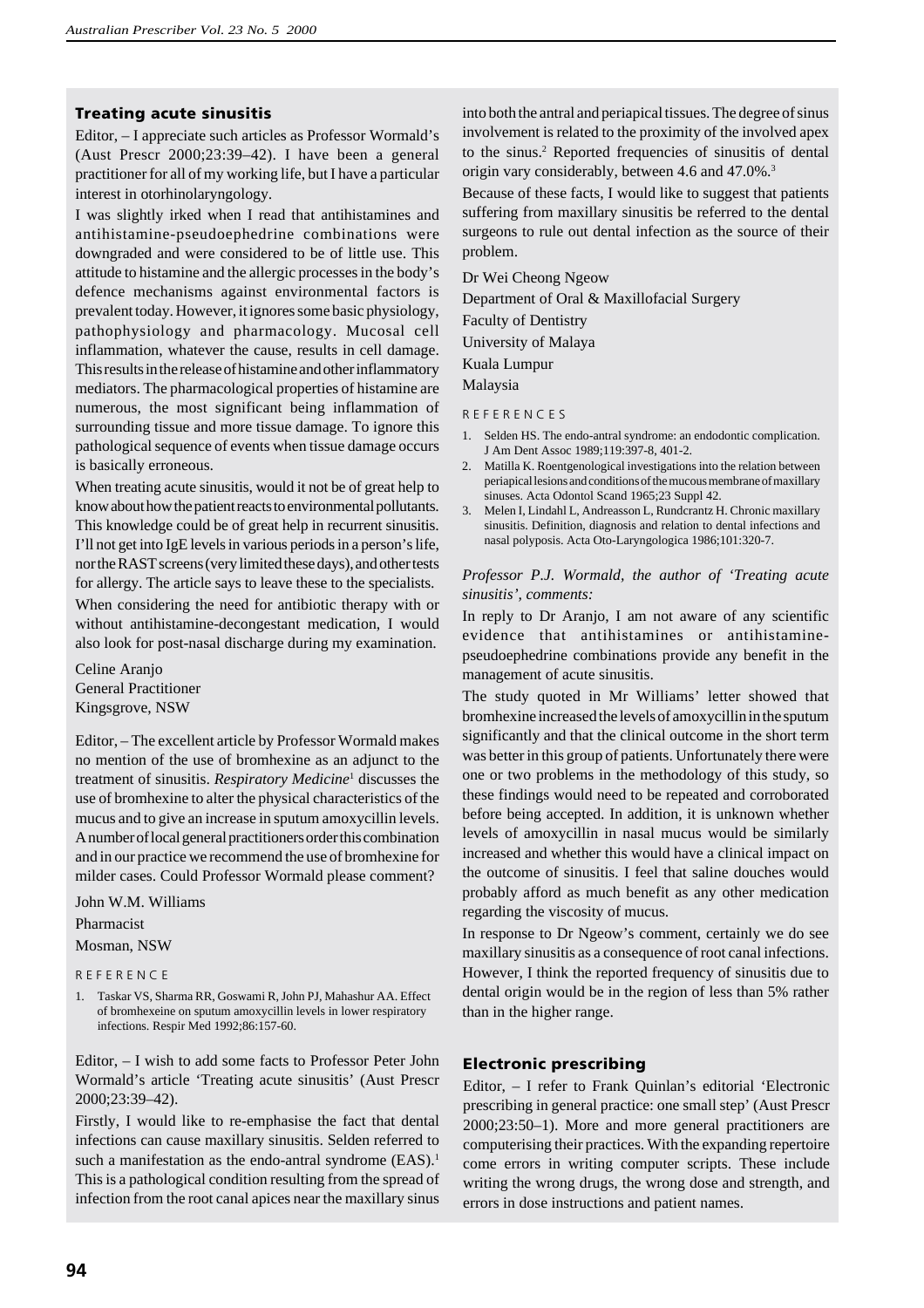Writing the wrong drugs can occur when a general practitioner enters the first three letters of a drug name and the software anticipates the choice without the doctor having to type the entire name. A whole list of drugs is then generated, potentially causing errors. This can be obviated by typing more than the first three or four letters to refine the selection of the drug name.

Incorrect dose strength is generated if a drug has more than one strength in the Drug Selection Screen. Using the arrow keys on the keyboard to highlight the required strength is likely to reduce such mistakes.

It is helpful to make a list of your commonly prescribed medications and save them as favourites. All subsequent prescriptions of these drugs will then have the correct dose, frequency and instructions at the click of a mouse.

An incorrect patient name on a script can be minimised by making sure that the correct new patient's name appears on the screen after the previous patient has left.

Obviously the surest way of avoiding prescribing errors is to check the script after it has been printed to make sure it is for the right patient, the right drug, the right strength and with instructions clearly marked.

Farooq Qureshi General Practitioner Glenelg East, SA

Editor, – Dr Nolan's article on advertising in electronic prescribing (Aust Prescr 2000;23:52–3) suggests Australians have yielded to the natural and fashionable idea that drug ads might be to some degree acceptable. The bulk of evidence is leaning the other way. The monitoring network we have in France has consistently shown for 10 years that industrybased information is misleading and biased. I refer your readers to the recent eLetter launched by Public Citizen in Worst Pills Best Pills (www.citizen.org/eletter/ currentissue.htm) about the impact of ads on the prescribing habits of psychiatrists. They can also refer to the Medical Lobby for Appropriate Marketing (www.camtech.net.au/ malam).Do you really expect advertising is going to be any different in an electronic format?

C. Kopp La Revue Prescrire Paris France

# **Treating head lice**

Editor, – I refer to Dr Orli Wargon's article 'Treating head lice' (Aust Prescr 2000;23:62–3). I was surprised by the recommendation that all clothes, head gear etc. be washed on the grounds that head lice can survive away from the host for three days and eggs can survive for 10 days.

I had understood this advice to be outdated on the basis that live lice which become detached from the head are at the end of their days anyway. Eggs should not be acquired from fomites as there is no glue to attach them to a hair shaft. Further, egg hatching is highly dependent on temperature and humidity with few eggs hatching at under 22ºC. If a few do, they would need lottery-winning style luck to find a human for that all-important first blood meal.

Fraser M. Hadden Suffolk **UK** 

Editor, – Dr Orli Wargon's article 'Treating head lice' (Aust Prescr 2000;23:62–3) was useful, as this is a common problem which disrupts schools and disturbs parents, but it was not comprehensive enough in its approach.

Professor Richard Speare of James Cook University has conducted extensive tests to determine the effectiveness of current products on the market to treat head lice and has concluded that, while resistance is growing towards permethrin and maldison, those products containing pyrethrum together with aromatic oils and natural repellents not only kill the head lice, but also dissolve the glue that sticks them to the hair.

This is advantageous for children with long hair, where fine-tooth combing with vinegar/water solution to remove the eggs after treatment is a painful experience. Herbal oils which dissolve the glue allow simple shampooing after treatment to remove the eggs.

A recent addition to the market is preventive headbands, cap inserts and scrunchies impregnated with pyrethrum, rosemary and citronella. These can be worn to school and discourage the spread of head lice by direct contact in much the same way as a dog flea collar!

Richard Lord Pharmacist Narooma, NSW

*Dr Orli Wargon, the author of 'Treating head lice', comments:* In reply to Dr F. Hadden, there are references to support washing clothes and headgear, for example, the most recent edition (1999) of Fitzpatrick's Dermatology in General Medicine (page 2683) which also refers (page 2681) to transmission by shared towels, brushes and combs playing a significant role.

Regarding Richard Lord's interesting letter, the textbook also mentions that natural pyrethrin products containing refined kerosene or petroleum distillates may cause eye irritation and that care must be exercised to avoid eye contact, but this is difficult in children. Other references mention using 30–40 g of standard petrolatum to the entire surface of the hair and scalp left overnight with a shower cap to clog the respiratory spiracles of the adult louse and block efficient air exchange.<sup>1</sup> This, however, then requires 7–10 days of diligent shampooing to remove the residue.

#### R E F E R E N C E

1. Schachner LA. Treatment resistant head lice: alternative therapeutic approaches. Pediatr Dermatol 1997;14:409-10.